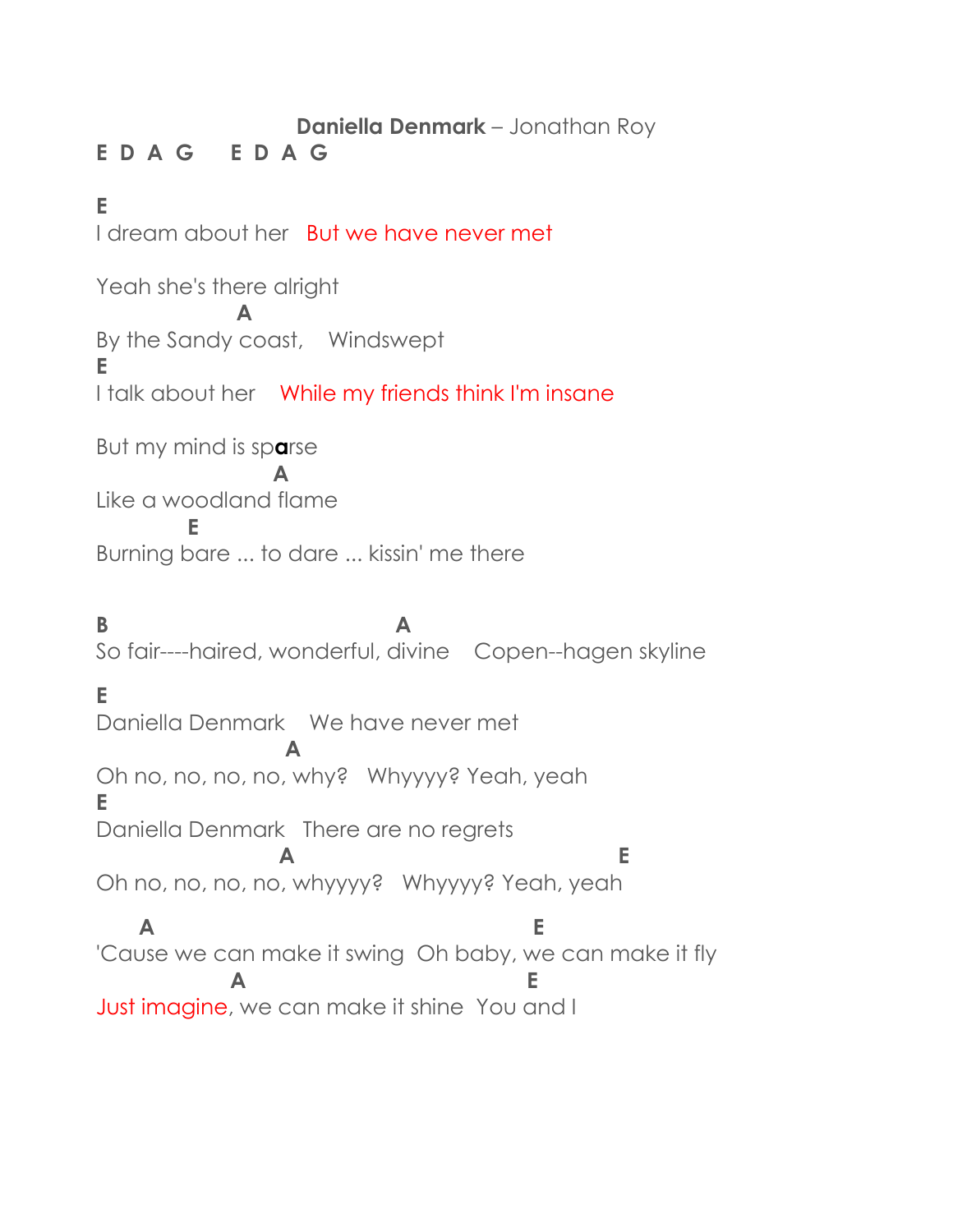**E**

Build a greenhouse

**E** 

### Red clover by the sea Watching movies

 **A** Eatin' Chinese take-away

Under the moonlight Gorgeous twilight

**B** A Existential supernova This has got to be love!

# **E**

Daniella Denmark We have never met  **A** Oh no, no, no, no, whyyyy? Whyy? Yeah, yeah **E** Daniella Denmark There are no regrets  **A E %** Oh no, no, no, no, whyyy? Whyyy? Yeah, yeah  **A E** 'Cause we can make it swing Oh baby, we can make it fly **A E %** Just imagine, we can make it shine You and I

### **A E D A**

Baby, my baby **G E D** You make me, you make me good **A G** Why haven't we met?

#### **B** A So fair----haired, wonderful, divine Copen--hagen skyline